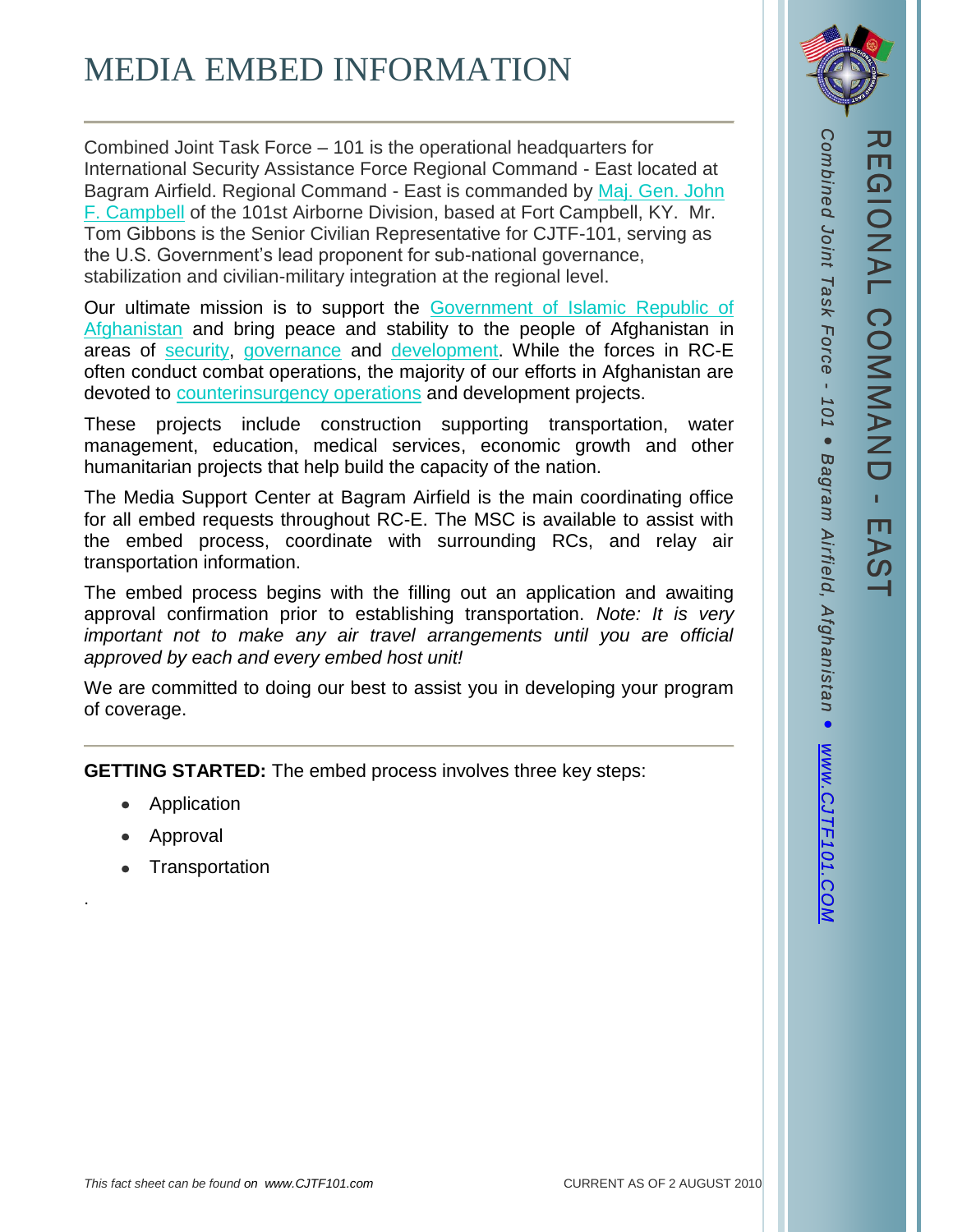- Application
	- o Required Documentation
	- o Forms needed
	- $\circ$  How to figure out where to go: Adding details to your request will enable us to better determine our ability to support it and list detailed options in the event we cannot fulfill your original request. If your specific request does not fall under the traditional scope of RC-East, we may refer you to a different command in Afghanistan for assistance.
	- o All media coming to Afghanistan are strongly encouraged to register with NATO – ISAF Public Affairs Office and obtain an ISAF media badge before coming on to any US military installation. But, it is not required for embedding in RC-East. You can find detailed information on this website, [http://www.nato.int/isaf/services/media\\_card.html](http://www.nato.int/isaf/services/media_card.html)
	- o
	- o D
- Approval
	- o A
	- o B
	- o C
- Transportation Keep in mind, transportation at times can be frustrating due to the war fight. Please be patient and flexible. The embed approval process is dependent on transportation and the units ability to host a journalist.
	- o ITO
	- o MILAIR
	- o Commercial

o

- You're approved! What to pack
- Arrival on BAF
	- o Transportation
	- o Lodging
	- o Food
	- o Internet
	- o Facilities
- Movement to embed location
- Ground rules during embed